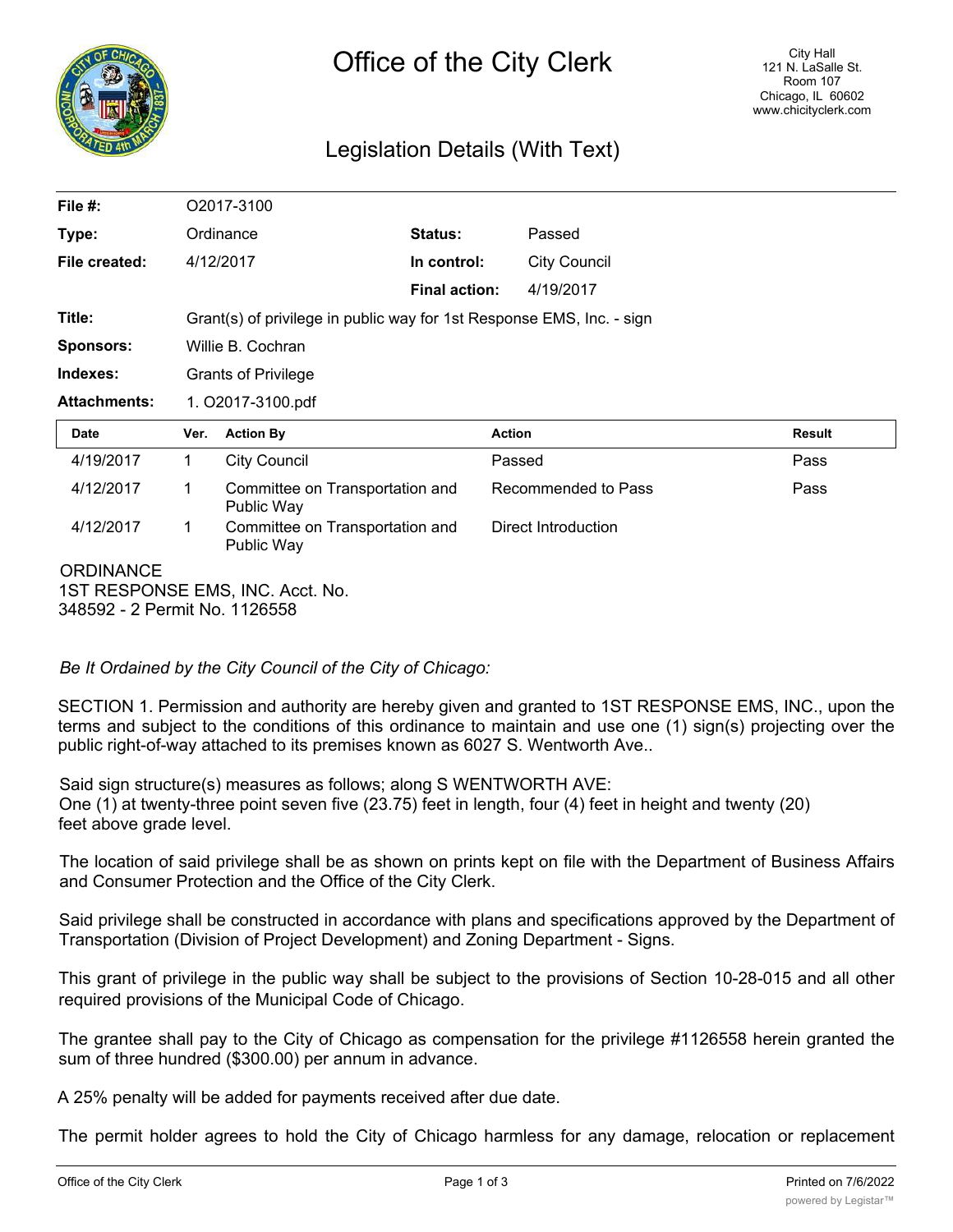## **File #:** O2017-3100, **Version:** 1

costs associated with damage, relocation or removal of private property caused by the City performing work in the public way.

Authority herein given and granted for a period of five (5) years from and after Date of Passage.

#### Alderman

Willie Cochran 20<sup>th</sup> Ward

#### Page 1

#### - TRIANGLE SIGN ^ « AWNING «

CUSTOMER iu Roponic

LOCATION 4027 S Wentworth Ave Customer approval signature<br>
mfn toy 4Cn+i k I

#### Chicago Illinon 888 263 6639<br>anglesignantJowning corn Dnifnby Alcona talcsOtnanglesignantJowning corn Dnifnby Alcona S<br>1079 Entry Dr Bonsonvilla IL601Q6 Dare 0l/l<W0l7

Department of Business Affairs and Consumer Protection Small Business Center - Public Way Use Unit City Hall-121 N LaSalle Street, Room 800 • Chicago, IL 60602 312-74-GOI3IZ/312-744-6249 • (3 12) 744-1944 (TTY) http7/w\vw citvofchicano oru/hacp

**03/29/2017**

**Alderman Willie Cochran**

Ward # 20 City of Chicago City Hall, Room 300 121 North LaSalle Street Chicago, Illinois 60602

### **Re: An ordinance to use and maintain a portion of the public right-of-way for one (1) sign(s) for 1ST RESPONSE EMS, INC., adjacent to the premises known as 6027 S. Wentworth Ave..**

### **Dear Alderman Willie Cochran:**

The applicant referenced above has requested the use of the public right-of-way for a sign(s). An ordinance has been prepared by the Department of Business Affairs and Consumer Protection - Small Business Center -Public Way Use Unit for presentation to the City Council. Because this request was made for properties located in your ward, as approved by you as per the attached, I respectfully request that you introduce the attached ordinance at the next City Council meeting.